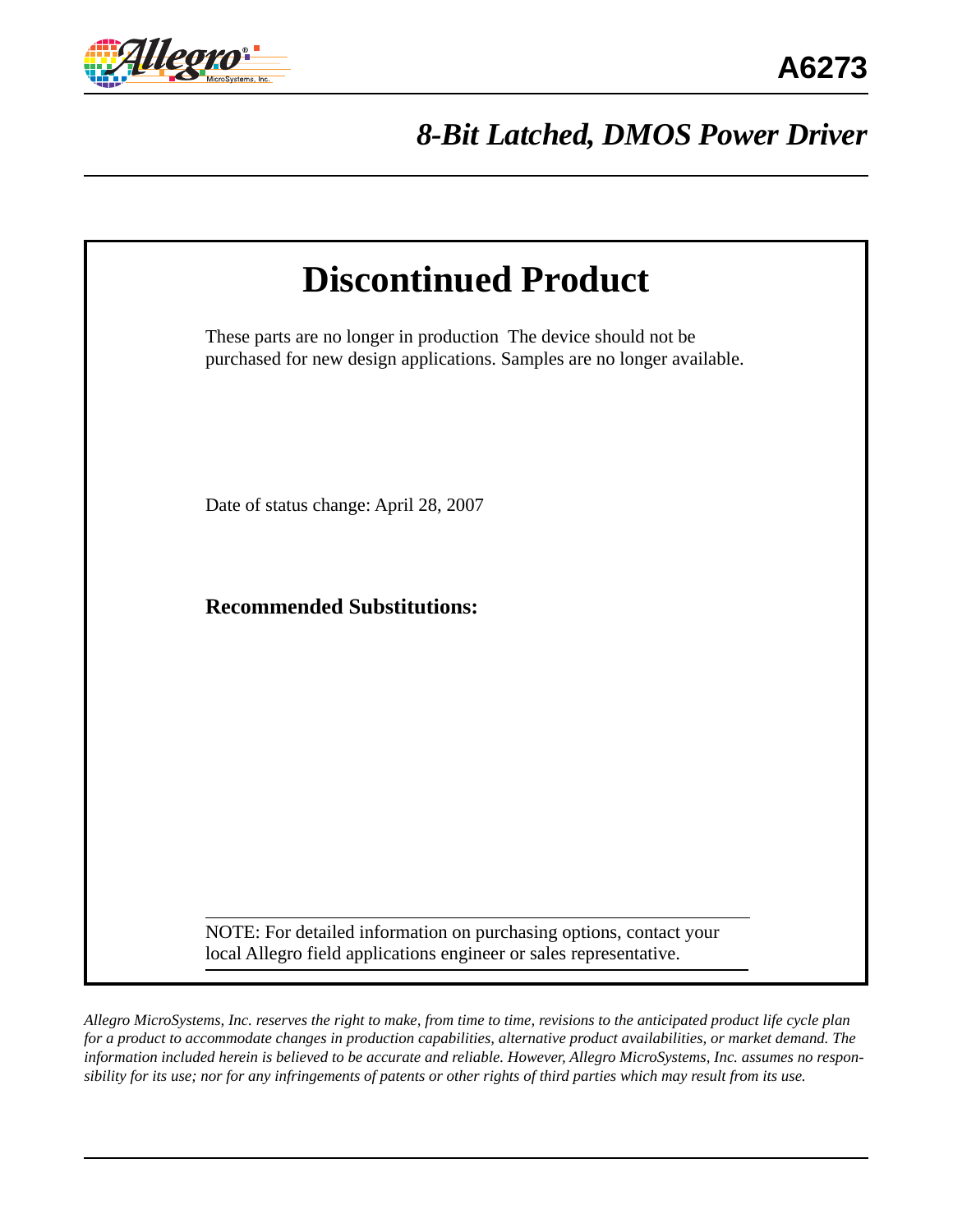# **6273**

# *8-BIT LATCHED DMOS POWER DRIVER*



Note that the A6273KA (DIP) and the A6273KLW (SOIC) are electrically identical and share a common terminal number assignment.

#### **ABSOLUTE MAXIMUM RATINGS** at  $T_A = 25^\circ \text{C}$

| Output Drain Current,                                   |
|---------------------------------------------------------|
|                                                         |
|                                                         |
|                                                         |
| Single-Pulse Avalanche Energy,                          |
|                                                         |
|                                                         |
| Input Voltage Range,                                    |
|                                                         |
| Package Power Dissipation,                              |
|                                                         |
| Operating Temperature Range,                            |
|                                                         |
| Storage Temperature Range,                              |
|                                                         |
| * Each output, all outputs on.                          |
| † Pulse duration $\leq 100$ µs, duty cycle $\leq 2\%$ . |
| Caution: These CMOS devices have input                  |
| static protection (Class 3) but are still               |
| susceptible to damage if exposed to extremely           |

*high static electrical charges.*

The A6273KA and A6273KLW combine eight (positive-edgetriggered D-type) data latches and DMOS outputs for systems requiring relatively high load power. Driver applications include relays, solenoids, and other medium-current or high-voltage peripheral power loads. The CMOS inputs and latches allow direct interfacing with microprocessor-based systems. Use with TTL may require appropriate pull-up resistors to ensure an input logic high.

The DMOS output inverts the DATA input. All of the output drivers are disabled (the DMOS sink drivers turned OFF) with the CLEAR input low. The A6273KA/KLW DMOS open-drain outputs are capable of sinking up to 750 mA.

The A6273KA is furnished in a 20-pin dual in-line plastic package. The A6273KLW is furnished in a 20-lead wide-body, small-outline plastic package (SOIC) with gull-wing leads for surface-mount applications. Copper lead frames, reduced supply current requirements, and low on-state resistance allow both devices to sink 150 mA from all outputs continuously, to ambient temperatures over 85°C.

#### **FEATURES**

- 50 V Minimum Output Clamp Voltage
- 250 mA Output Current (all outputs simultaneously)
- **1.3**  $\Omega$  Typical  $r_{DS(on)}$
- Low Power Consumption
- Replacements for TPIC6273N and TPIC6273DW

Always order by complete part number:

| <b>Part Number</b> | Package      | K <sub>aja</sub> | Kajc             |
|--------------------|--------------|------------------|------------------|
| A6273KA            | 20-pin DIP   | $55^{\circ}$ C/W | $25^{\circ}$ C/W |
| A6273KLW           | 20-lead SOIC | 70°C./W          | $17^{\circ}$ C/W |

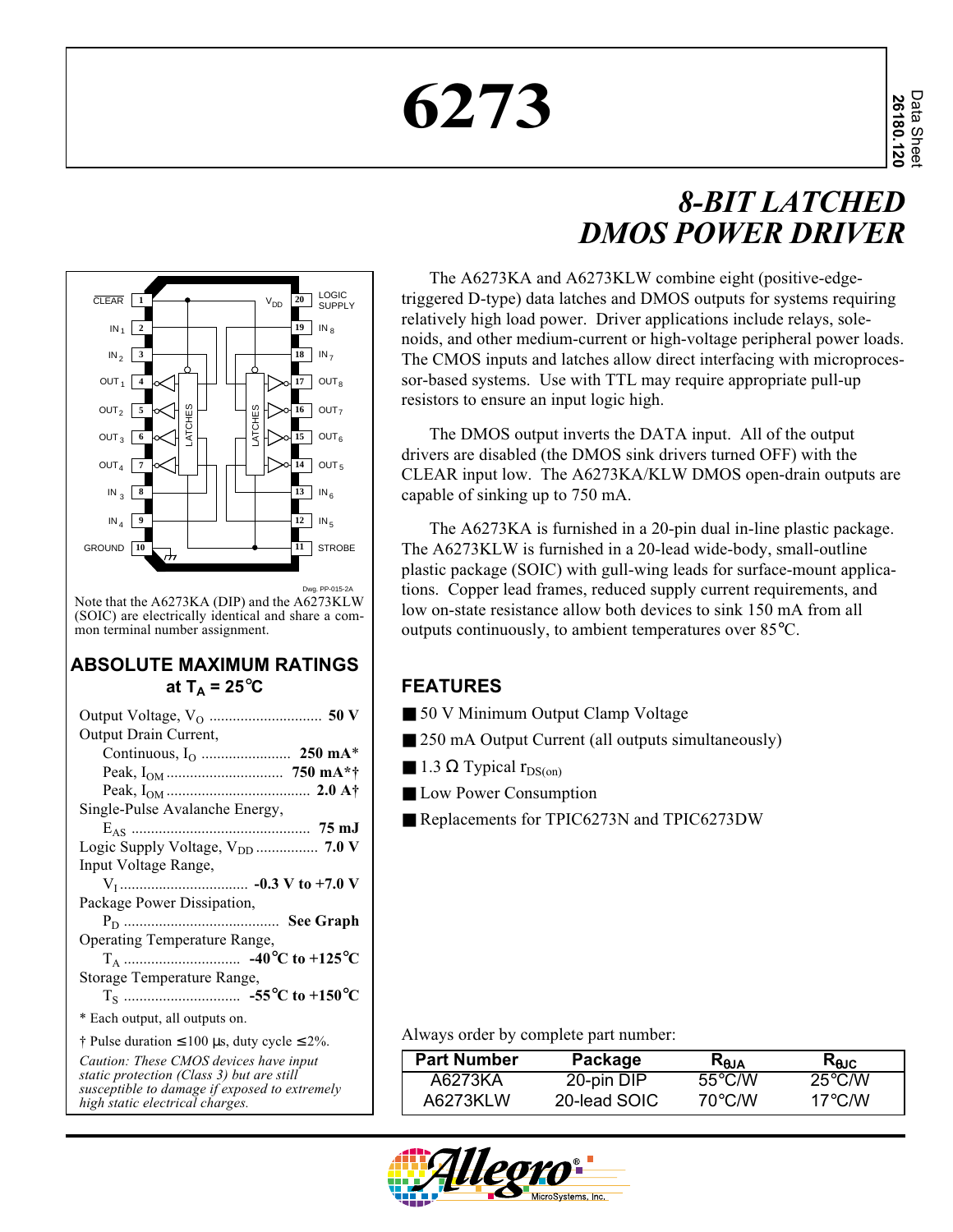

Dwg. EP-010-16

#### **LOGIC SYMBOL**



Dwg. FP-046-1A



**LOGIC INPUTS DMOS POWER DRIVER OUTPUT**

**FUNCTION TABLE**

|              | <b>Inputs</b> |                 |                        |
|--------------|---------------|-----------------|------------------------|
| <b>CLEAR</b> | <b>STROBE</b> | IN <sub>x</sub> | <b>OUT<sub>x</sub></b> |
|              |               |                 |                        |
|              |               |                 |                        |
| н            |               |                 | Н                      |
|              |               |                 |                        |

L = Low Logic Level

H = High Logic Level

 $X =$  Irrelevant

 $\overline{a}$ 

R = Previous State



115 Northeast Cutoff, Box 15036 Worcester, Massachusetts 01615-0036 (508) 853-5000 Copyright © 2002 Allegro MicroSystems, Inc.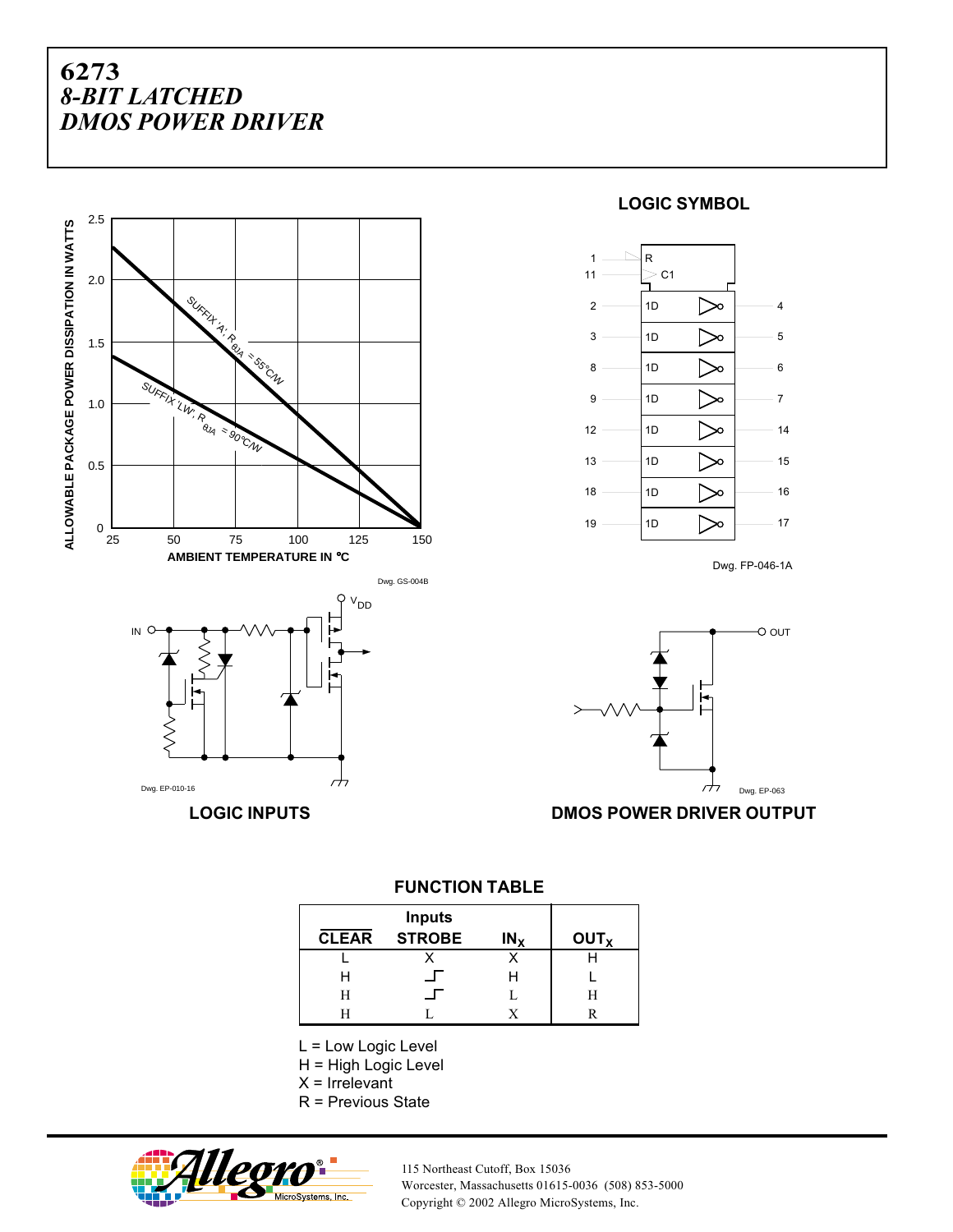

#### **FUNCTIONAL BLOCK DIAGRAM**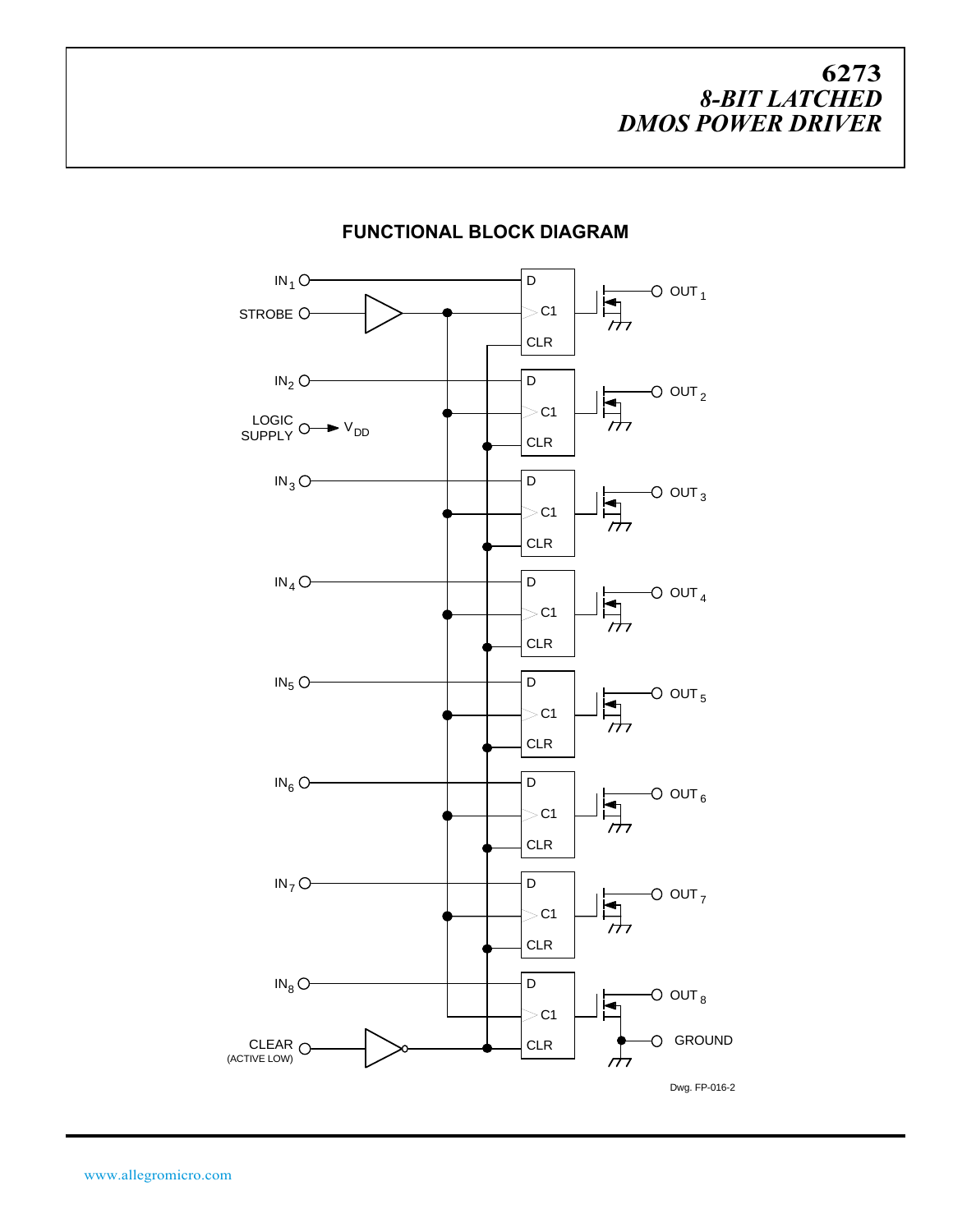#### **RECOMMENDED OPERATING CONDITIONS**

over operating temperature range

| Logic Supply Voltage Range, $V_{DD}$ 4.5 V to 5.5 V |  |
|-----------------------------------------------------|--|
|                                                     |  |
|                                                     |  |

#### **ELECTRICAL CHARACTERISTICS at T<sub>A</sub> = +25°C, V<sub>DD</sub> = 5 V, t<sub>ir</sub> = t<sub>if</sub> ≤ 10 ns (unless otherwise specified).**

|                             |                  |                                                                         | <b>Limits</b> |      |        |              |
|-----------------------------|------------------|-------------------------------------------------------------------------|---------------|------|--------|--------------|
| <b>Characteristic</b>       | Symbol           | <b>Test Conditions</b>                                                  | Min.          | Typ. | Max.   | <b>Units</b> |
| Logic Supply Voltage        | $V_{DD}$         | Operating                                                               | 4.5           | 5.0  | 5.5    | V            |
| Output Breakdown<br>Voltage | $V_{(BR)DSX}$    | $IO$ = 1 mA                                                             | 50            |      |        | $\vee$       |
| Off-State Output            | $I_{DSX}$        | $V_0$ = 40 V                                                            |               | 0.05 | 1.0    | μA           |
| Current                     |                  | $V_{O}$ = 40 V T <sub>A</sub> = 125 °C                                  |               | 0.15 | 5.0    | μA           |
| <b>Static Drain-Source</b>  | $r_{DS(on)}$     | $I_{\Omega}$ = 250 mA, $V_{DD}$ = 4.5 V                                 |               | 1.3  | 2.0    | $\Omega$     |
| <b>On-State Resistance</b>  |                  | $I_{\Omega}$ = 250 mA, $V_{\text{DD}}$ = 4.5 V, T <sub>A</sub> = 125 °C |               | 2.0  | 3.2    | $\Omega$     |
|                             |                  | $I_{\Omega}$ = 500 mA, $V_{\text{DD}}$ = 4.5 V (see note)               |               | 1.3  | 2.0    | $\Omega$     |
| Nominal Output<br>Current   | $I_{O(nom)}$     | $V_{DS(on)} = 0.5 V$ , $T_A = 85$ °C                                    |               | 250  |        | mA           |
| Logic Input Current         | $I_{\text{IH}}$  | $V_1 = V_{DD} = 5.5 V$                                                  |               |      | 1.0    | μA           |
|                             | $I_{IL}$         | $V_1 = 0$ , $V_{DD} = 5.5$ V                                            |               |      | $-1.0$ | μA           |
| Prop. Delay Time            | $t_{\text{PLH}}$ | $I_{\Omega}$ = 250 mA, C <sub>1</sub> = 30 pF                           |               | 625  |        | ns           |
|                             | $t_{\text{PHL}}$ | $I_{\Omega}$ = 250 mA, C <sub>1</sub> = 30 pF                           |               | 150  |        | ns           |
| <b>Output Rise Time</b>     | $t_{r}$          | $I_{\Omega}$ = 250 mA, C <sub>1</sub> = 30 pF                           |               | 675  |        | ns           |
| <b>Output Fall Time</b>     | $t_{\rm f}$      | $I_{\Omega}$ = 250 mA, C <sub>1</sub> = 30 pF                           |               | 400  |        | ns           |
| <b>Supply Current</b>       | $I_{DD(off)}$    | $V_{DD}$ = 5.5 V, Outputs OFF                                           |               | 15   | 100    | μA           |
|                             | $I_{DD(on)}$     | $V_{DD}$ = 5.5 V, Outputs ON                                            |               | 150  | 300    | $\mu$ A      |

Typical Data is at  $V_{DD} = 5$  V and is for design information only.

NOTE — Pulse test, duration  $\leq 100 \,\mu s$ , duty cycle  $\leq 2\%$ .

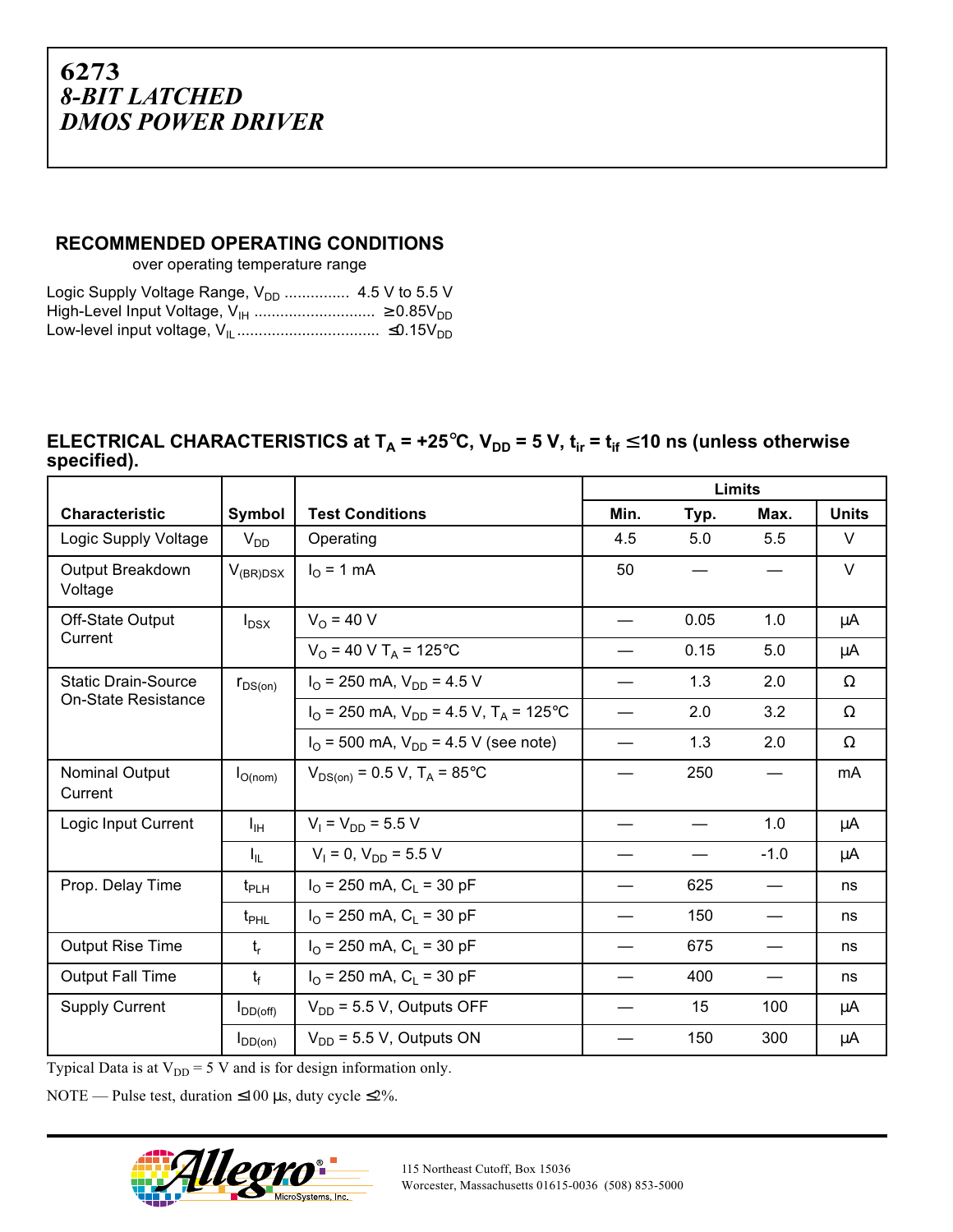

**TIMING REQUIREMENTS**

Dwg. WP-036-1

| Input Active Time Before Strobe |  |
|---------------------------------|--|
|                                 |  |
| Input Active Time After Strobe  |  |
|                                 |  |
|                                 |  |
|                                 |  |
|                                 |  |

#### **TEST CIRCUIT**



**DUT**  $\bigcap_{D\cup\mathsf{T}}$  **Single-Pulse Avalanche Energy Test Circuit and Waveforms**

 $\mathsf{E}_{\mathsf{AS}} = \mathsf{I}_{\mathsf{AS}} \times \mathsf{V}_{\mathsf{(BR)DSX}} \times \mathsf{t}_{\mathsf{AV}}/2$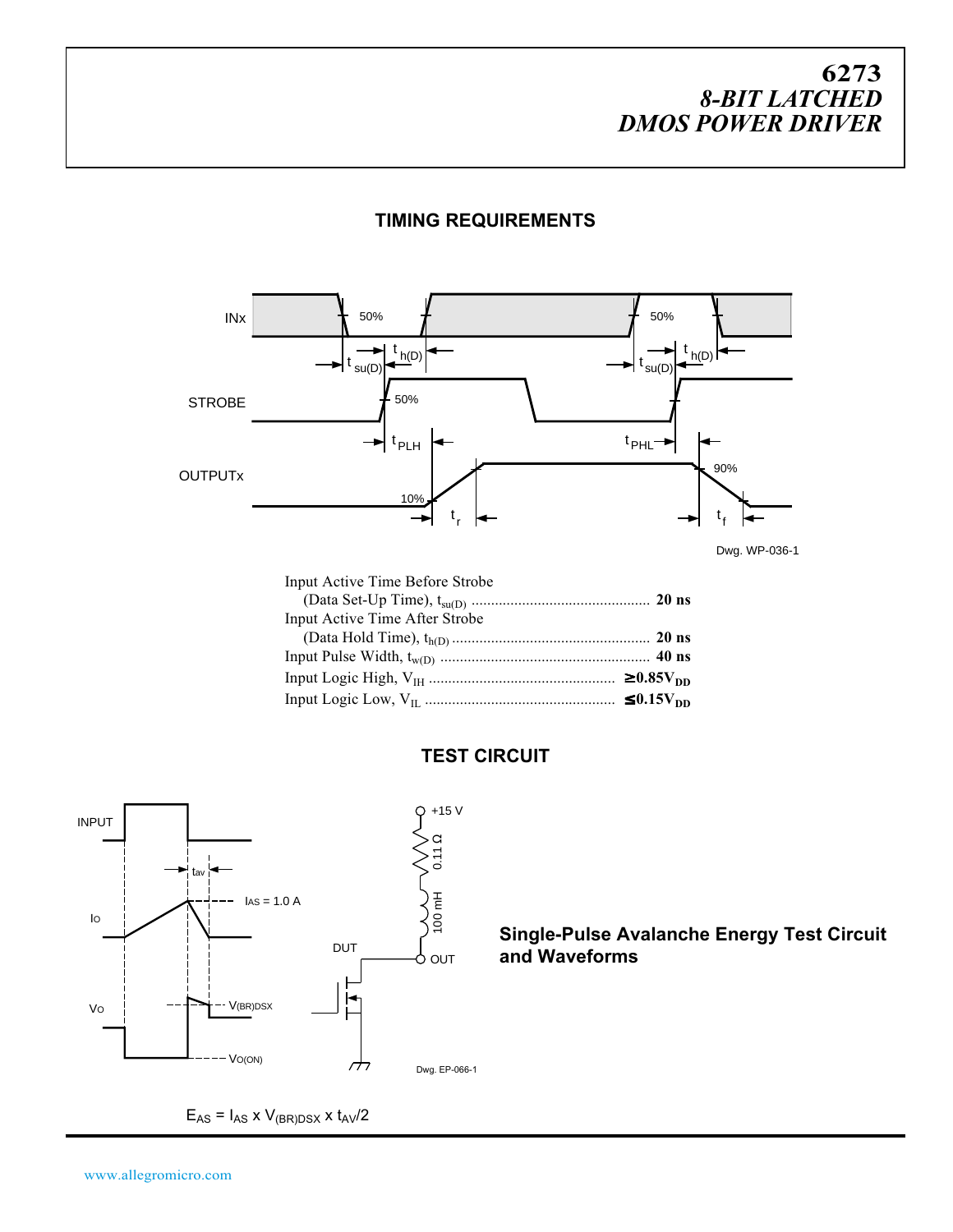|  | <b>TERMINAL DESCRIPTIONS</b> |
|--|------------------------------|
|--|------------------------------|

| <b>Terminal No.</b>      | <b>Terminal Name</b> | <b>Function</b>                                                                                                                              |
|--------------------------|----------------------|----------------------------------------------------------------------------------------------------------------------------------------------|
| 1                        | <b>CLEAR</b>         | When (active) LOW, all latches are reset and all outputs go HIGH (turn OFF).                                                                 |
| $\overline{2}$           | $IN_1$               | CMOS data input to a latch. When strobed, the output then inverts the data<br>input (IN <sub>1</sub> = HIGH, OUT <sub>1</sub> = LOW).        |
| 3                        | IN <sub>2</sub>      | CMOS data input to a latch. When strobed, the output then inverts the data<br>input (IN <sub>2</sub> = HIGH, OUT <sub>2</sub> = LOW).        |
| $\overline{\mathcal{L}}$ | OUT <sub>1</sub>     | Current-sinking, open-drain DMOS output.                                                                                                     |
| 5                        | OUT <sub>2</sub>     | Current-sinking, open-drain DMOS output.                                                                                                     |
| 6                        | OUT <sub>3</sub>     | Current-sinking, open-drain DMOS output.                                                                                                     |
| $\tau$                   | OUT <sub>4</sub>     | Current-sinking, open-drain DMOS output.                                                                                                     |
| 8                        | IN <sub>3</sub>      | CMOS data input to a latch. When strobed, the output then inverts the data<br>input (IN <sub>3</sub> = HIGH, OUT <sub>3</sub> = LOW).        |
| 9                        | $IN_4$               | CMOS data input to a latch. When strobed, the output then inverts the data<br>input (IN <sub>4</sub> = HIGH, OUT <sub>4</sub> = LOW).        |
| 10                       | <b>GROUND</b>        | Reference terminal for all voltage measurements.                                                                                             |
| 11                       | <b>STROBE</b>        | A CMOS dynamic input to all latches. Data on each $IN_x$ terminal is loaded<br>into its associated latch on a low-to-high STROBE transition. |
| 12                       | $IN_5$               | CMOS data input to a latch. When strobed, the output then inverts the data<br>input (IN <sub>5</sub> = HIGH, OUT <sub>5</sub> = LOW).        |
| 13                       | $IN_6$               | CMOS data input to a latch. When strobed, the output then inverts the data<br>input (IN <sub>6</sub> = HIGH, OUT <sub>6</sub> = LOW).        |
| 14                       | OUT <sub>5</sub>     | Current-sinking, open-drain DMOS output.                                                                                                     |
| 15                       | OUT <sub>6</sub>     | Current-sinking, open-drain DMOS output.                                                                                                     |
| 16                       | OUT <sub>7</sub>     | Current-sinking, open-drain DMOS output.                                                                                                     |
| 17                       | OUT <sub>8</sub>     | Current-sinking, open-drain DMOS output.                                                                                                     |
| 18                       | $IN_7$               | CMOS data input to a latch. When strobed, the output then inverts the data<br>input (IN <sub>7</sub> = HIGH, OUT <sub>7</sub> = LOW).        |
| 19                       | $IN_8$               | CMOS data input to a latch. When strobed, the output then inverts the data<br>input ( $IN_8 = HIGH$ , $OUT_8 = LOW$ ).                       |
| 20                       | <b>LOGIC SUPPLY</b>  | $(V_{DD})$ The logic supply voltage (typically 5 V).                                                                                         |

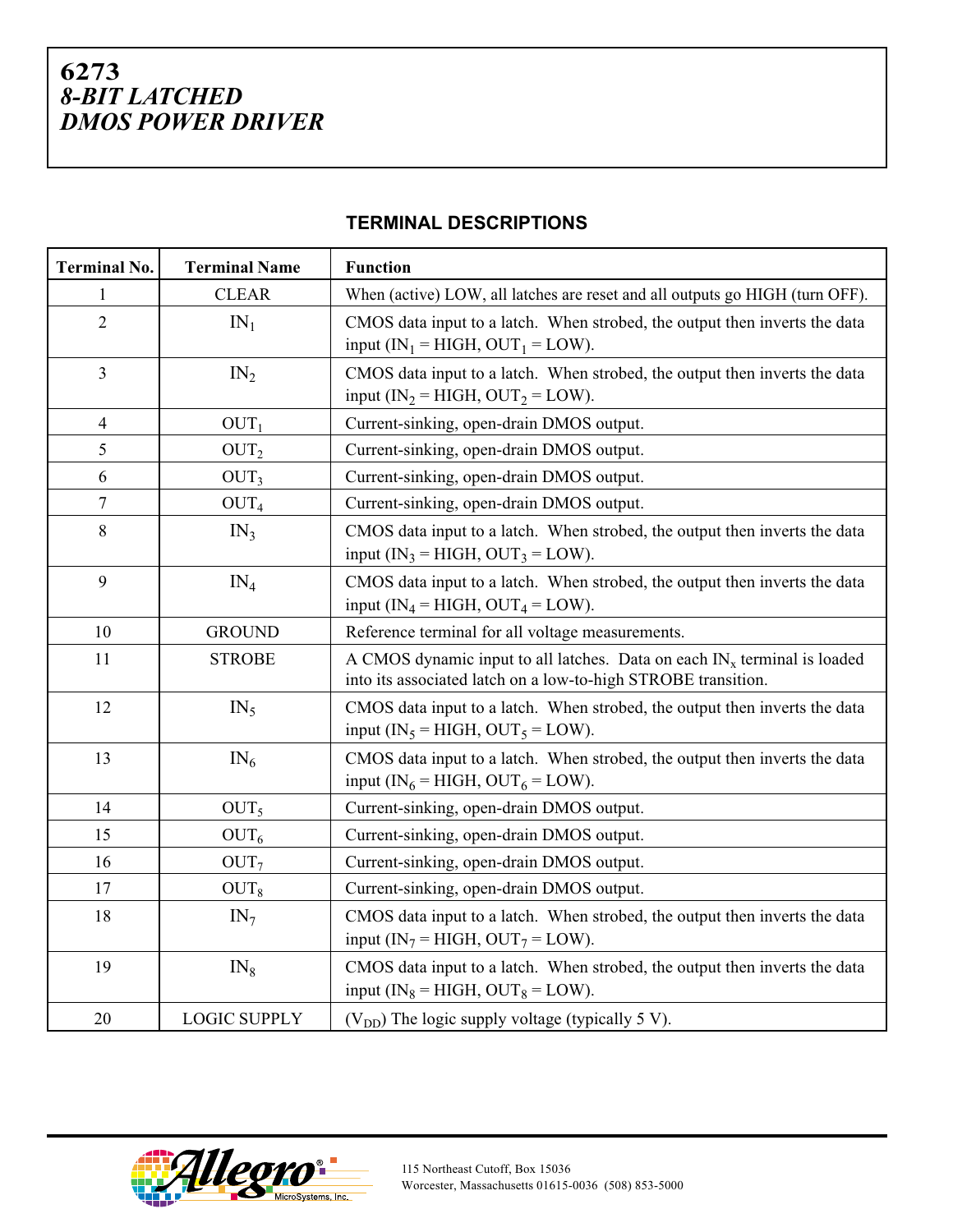**A6273KA** Dimensions in Inches (controlling dimensions)



NOTES:1. Exact body and lead configuration at vendor's option within limits shown.

- 2. Lead spacing tolerance is non-cumulative.
- 3. Lead thickness is measured at seating plane or below.
- 4. Supplied in standard sticks/tubes of 18 devices.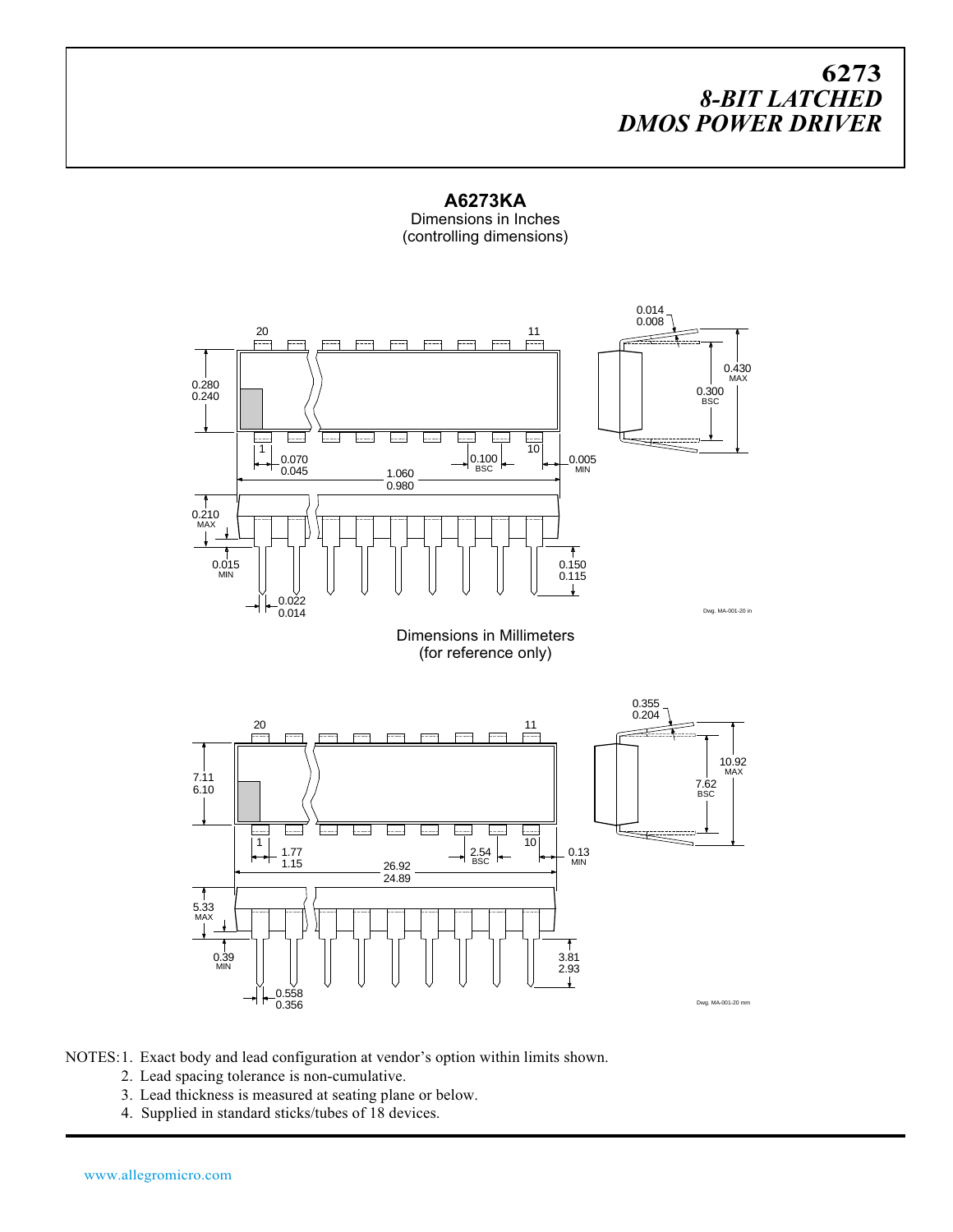



Dimensions in Millimeters (controlling dimensions)



NOTES:1. Exact body and lead configuration at vendor's option within limits shown.

- 2. Lead spacing tolerance is non-cumulative.
- 3. Supplied in standard sticks/tubes of 37 devices or add 'TR' to part number for tape and reel.



115 Northeast Cutoff, Box 15036 Worcester, Massachusetts 01615-0036 (508) 853-5000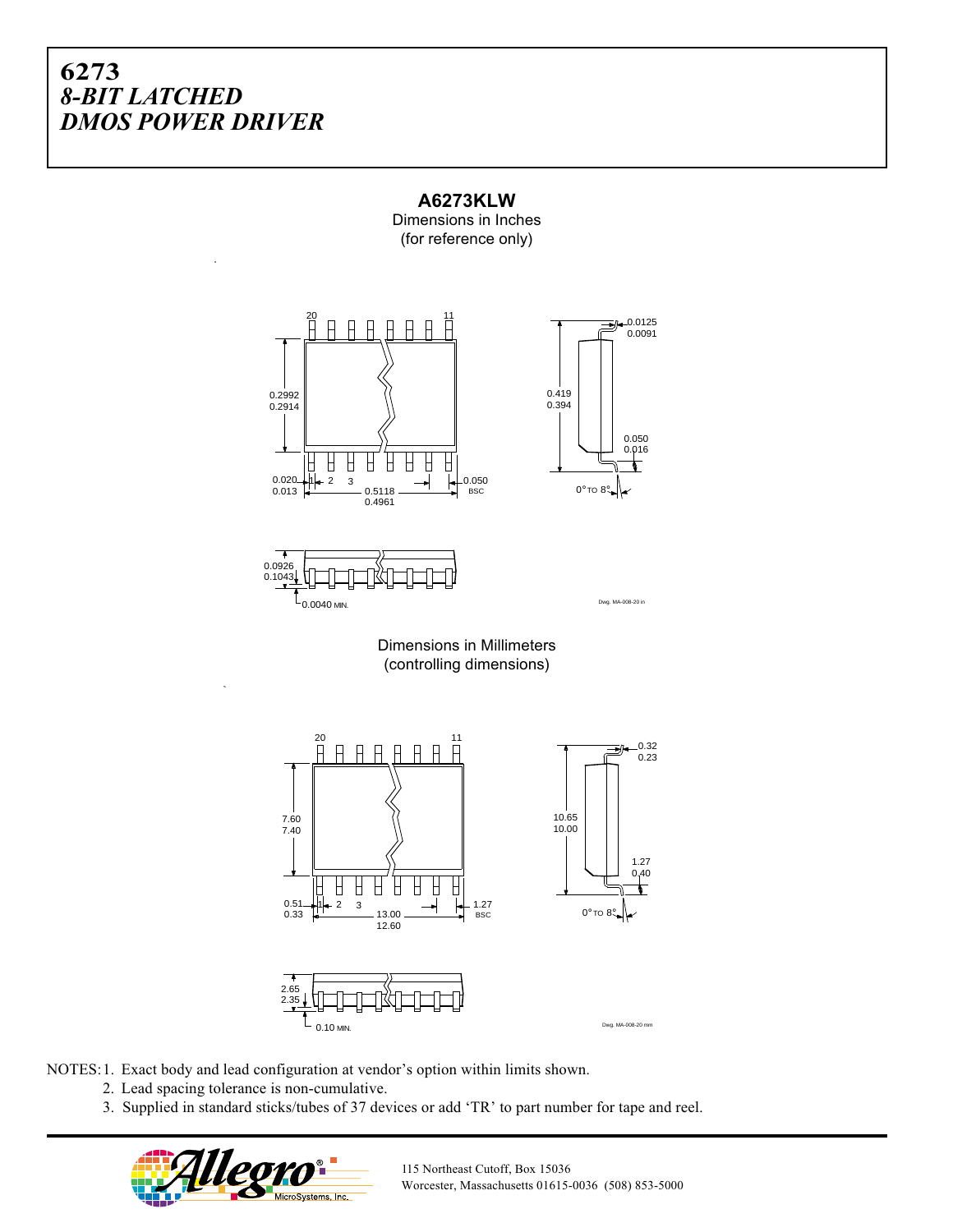*The products described here are manufactured under one or more U.S. patents or U.S. patents pending.*

*Allegro MicroSystems, Inc. reserves the right to make, from time to time, such departures from the detail specifications as may be required to permit improvements in the performance, reliability, or manufacturability of its products. Before placing an order, the user is cautioned to verify that the information being relied upon is current.*

*Allegro products are not authorized for use as critical components in life-support devices or systems without express written approval.*

*The information included herein is believed to be accurate and reliable. However, Allegro MicroSystems, Inc. assumes no responsibility for its use; nor for any infringement of patents or other rights of third parties which may result from its use.*